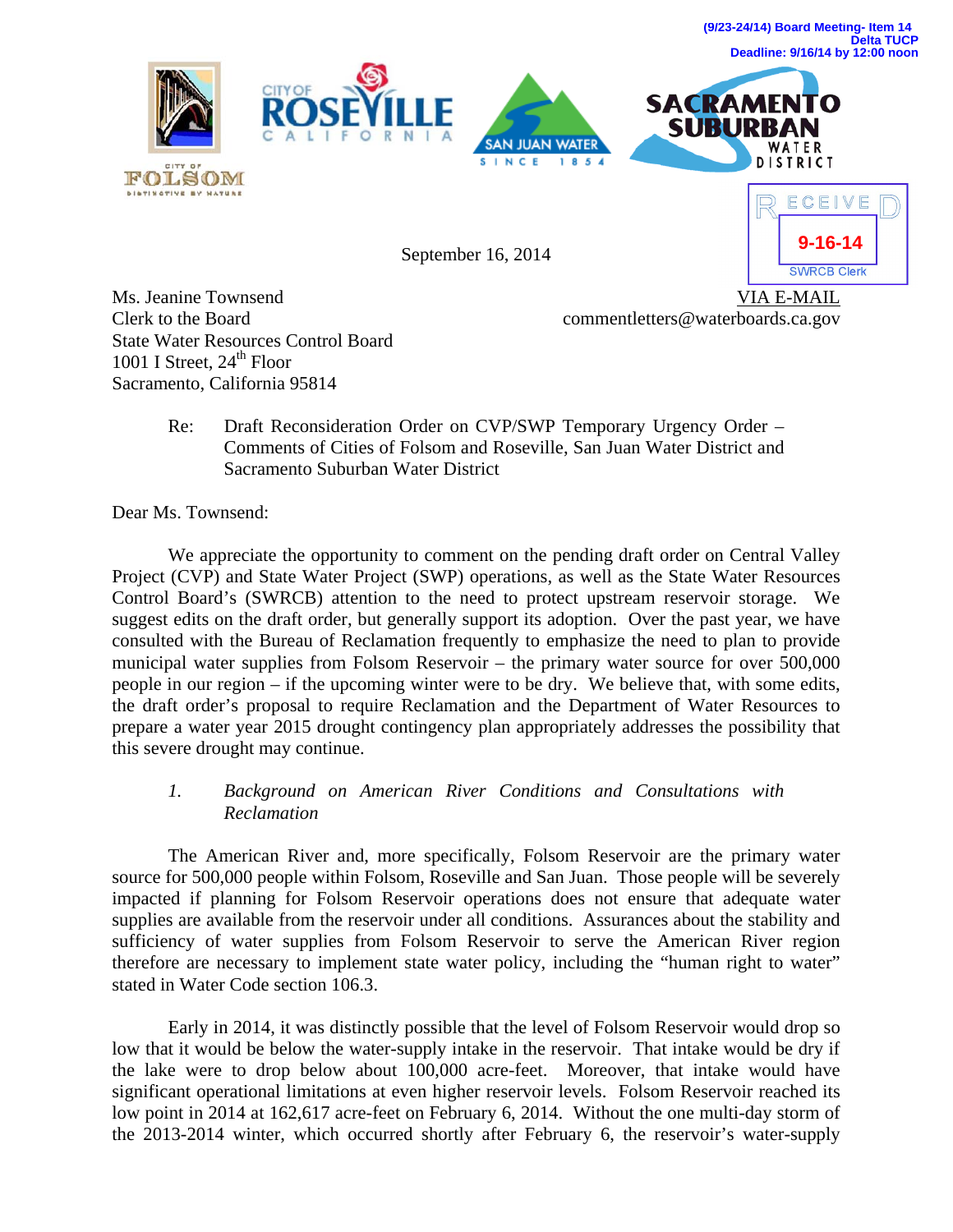intake would have been dry – and the primary water supply for 500,000 people would have been cut off – by about the end of March 2014.

 As a result of this brush with catastrophe, our agencies and others in the Sacramento region have taken significant steps to address the potential that a similar crisis – or an even worse one – could occur in the coming year. This region has led in the state in responding to the Governor's call for water conservation this year. This conservation has been the latest in our region's significant efforts to improve our self-reliance. For example, Sacramento Suburban's investment of over \$100,000,000 in supplies from Folsom Reservoir and related facilities have reduced its historical complete dependence on groundwater pumping, helping to stabilize groundwater levels in the Sacramento County portion of the North American Subbasin in the last 15 years.

 Because of our experience earlier this year, our heightened management efforts have included more involvement with Folsom Reservoir operations. We have been in almost continuous contact with Reclamation staff concerning their operation of the reservoir and their planning for the coming water year. As part of that planning, Reclamation has been sharing its operational projections for 90% and 99% exceedance conditions in the coming year, although the 99% exceedance projection extends only through January 2015. While we appreciate this increased communication with Reclamation, we remain extremely concerned about the current state of Folsom Reservoir. On August 31, 2013, the reservoir had 429,368 acre-feet in storage. On August 31, 2014, the reservoir had 381,013 acre-feet in storage – 48,355 acre-feet less. Folsom Reservoir therefore is entering the coming water year in worse condition than it entered last water year. While the reduced storage is no doubt due in large part to the severe drought, the fact remains that there is less water in the reservoir this year than last, when this region nearly suffered a water-supply disaster.

 As far as we can understand, Folsom Reservoir's current condition exists at least in some significant part to redirected impacts from operations of other parts of the CVP and the SWP. We understand that, under the Coordinated Operations Agreement, the SWP's decision to increase certain contractual allocations imposed a greater burden for Delta water quality conditions on the CVP, which in turn imposed a greater burden on Folsom Reservoir this summer because a primary CVP management goal was to attempt to maintain higher storage in Shasta Reservoir. As a result, releases from Folsom Reservoir were maintained above 1,500 cfs for much of this summer, reducing the reservoir's storage by 3,000 acre-feet or more each day.

## *2. Comments on Draft Order*

 Based on our serious concerns about Folsom Reservoir's condition and the possibility that its current condition may result in serious disruptions to our water supplies if the coming winter were to be dry, we have the following comments on the SWRCB's draft order.

## *A. Need for Exceedance Levels in Drought Contingency Plan*

 We very much appreciate the proposal in the draft order to require Reclamation and the Department of Water Resources to prepare a water year 2015 drought contingency plan. Our experience with similar projections indicates that it is important to specify on what hydrologic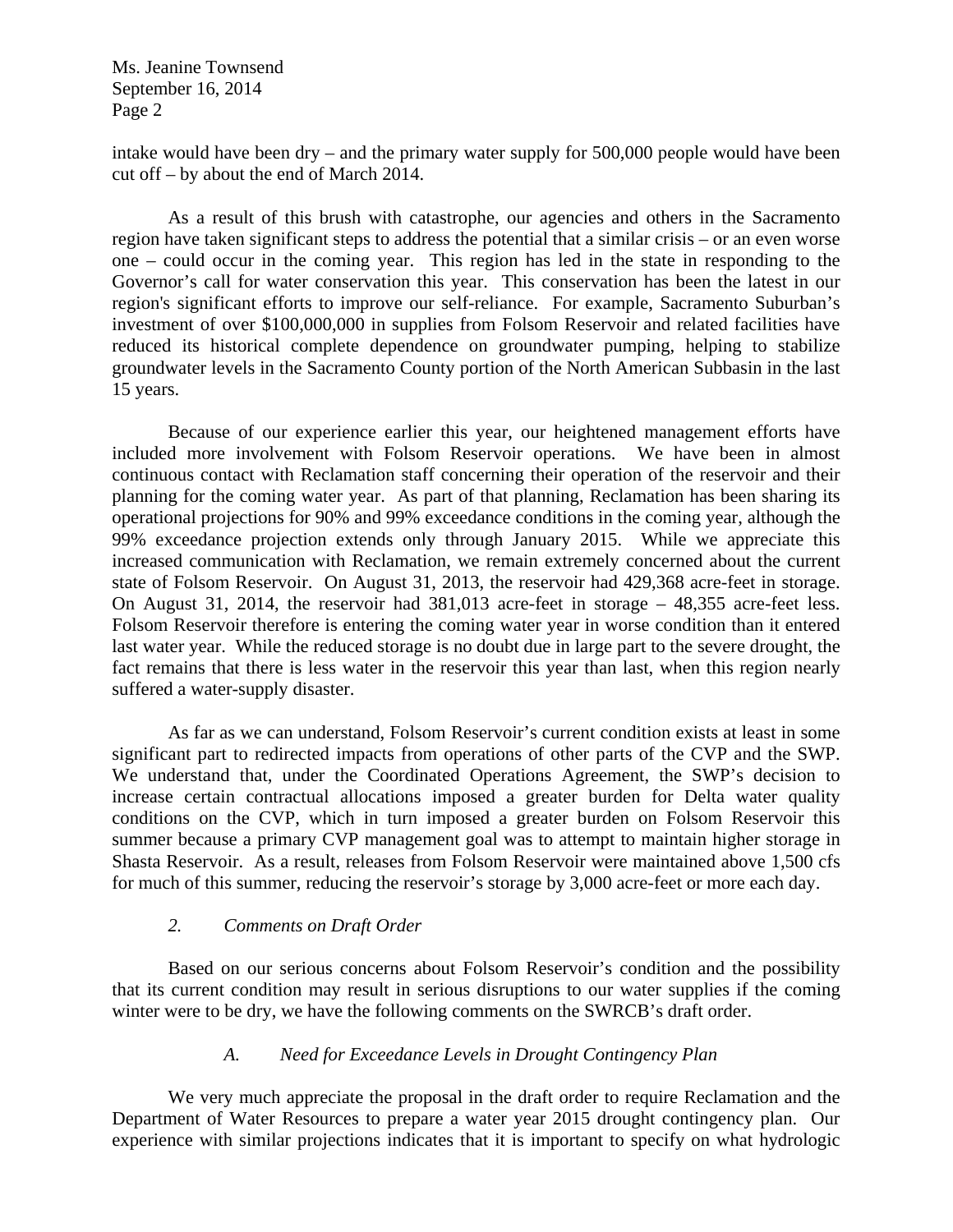exceedance levels such a plan should be based. Specifically, we believe that it is important that a plan for the upcoming year be based on both: (1) a "reasonably dry" 90% exceedance level; and (2) a "severe drought" 99% exceedance level, which would reflect a repeat of last winter. We also believe that the SWRCB should set a deadline for comments on the drought contingency plan. We request that the new term 11 proposed by the draft order be edited as follows:

In consultation with the fisheries agencies, DWR and Reclamation shall develop a water year 2015 drought contingency plan for operations in the Delta and the associated Project reservoirs in the event that water supplies remain inadequate to satisfy the Projects' water right permit and license requirements and other uses. **The plan shall reflect at least projections of 90% and 99% exceedance conditions through June 2015.** The drought contingency plan shall identify planned minimum monthly flow and storage conditions that consider Delta salinity control, fisheries protection, and supplies for municipal water users related to projected flow and storage conditions, and any other information that may be requested by the Executive Director or his designee. The plan shall be submitted to the Executive Director by October 15, 2014. Following submittal, the plan will be posted **as quickly as possible** on the State Water Board's website for public review. **Comments on the plan shall be due on October 31, 2014.** The Executive Director will consider public comments that may be submitted when determining whether to take any action based on the plan or whether to request additional information.

## *B. Draft Order's Discussion of Operational Considerations at Folsom Reservoir in Footnote 8*

 As the draft order discusses, previous comments by Folsom, Roseville and San Juan on the CVP/SWP urgency order have relied on numerous legal protections for water supplies from Folsom Reservoir as bases for requesting drought planning specific to the American River. Those legal bases include the settlement contracts held by Folsom and San Juan that reflect pre-CVP water rights in the American River and the permit term that the State Water Rights Board, in 1958's Decision 893, inserted in Reclamation's water-right permits for the explicit purpose of assuring an adequate supply to agencies "naturally dependent" on the American River. Consistent with our previous letters and the discussion above, we appreciate the draft order's proposal to require a water year 2015 drought contingency plan.

 We are concerned, however, about the draft order's discussion, in its footnote 8 on page 17, of the legal bases asserted in Folsom's, Roseville's and San Juan's previous comments. Specifically, that footnote would state that the SWRCB recognizes that:

[D]evelopment of a drought contingency plan is a complex undertaking that will require careful consideration of various legal requirements, including federal reclamation law, the terms and conditions of the water right permits for the Projects, ESA requirements, the Coordinated Operating Agreement between DWR and Reclamation, and DWR's and Reclamation's contractual obligations.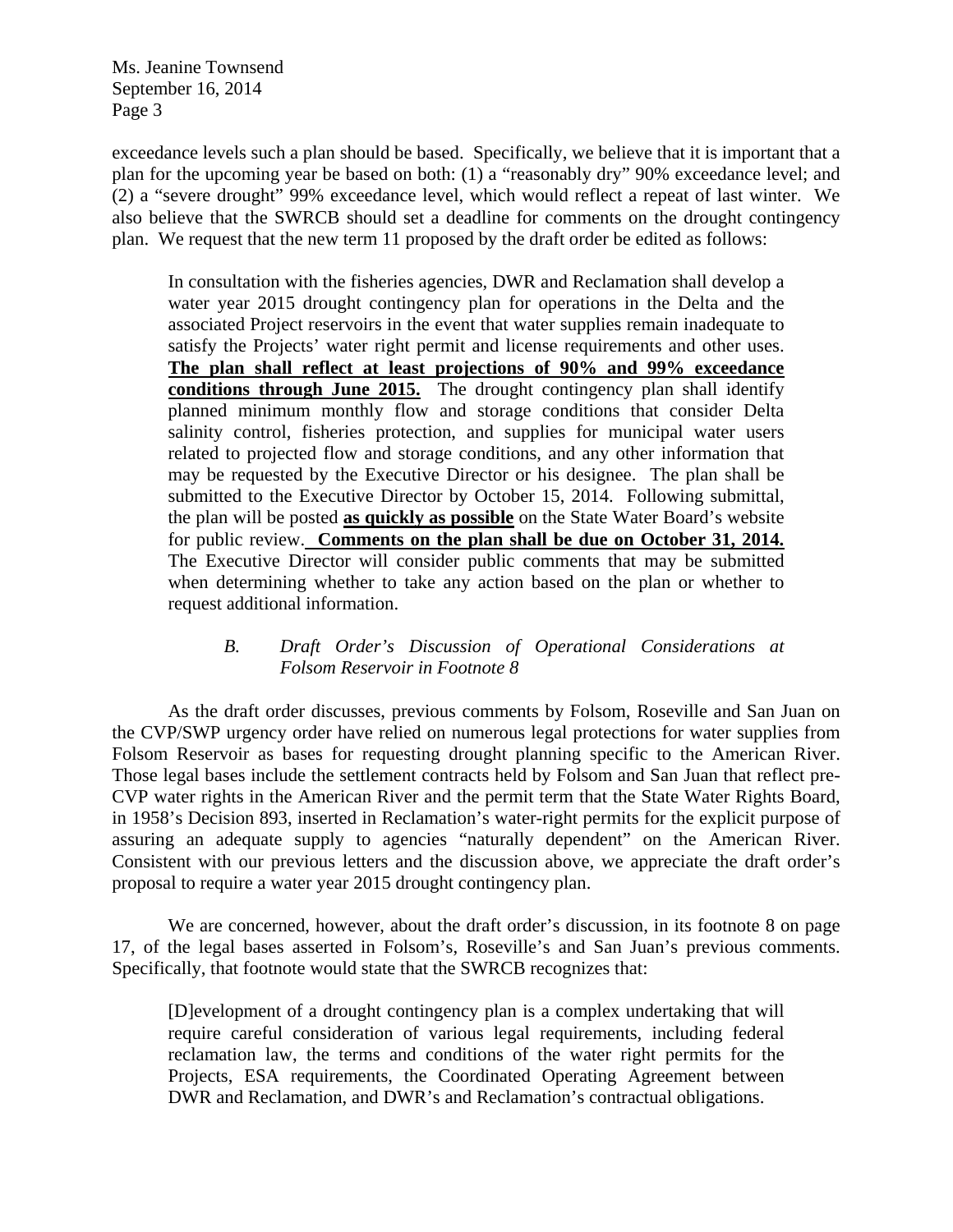This discussion could be read to suggest that the water-supply assurances provided to Folsom, Roseville and San Juan could be "balanced away" by the CVP and the SWP prioritizing other concerns. We believe that this interpretation would be legally incorrect. As an initial matter, footnote 8 does not account for the settlement contracts that Folsom and San Juan hold, contracts that do not allow Reclamation to reduce their contractual water supplies in dry conditions. (See CVP Contracts Nos. 14-06-200-5515A, 14-06-200-4816A and DA-04-167-eng-610.) Moreover, there is no conflict among reclamation law, the terms of Reclamation's waterright permits for Folsom Reservoir and Reclamation's contractual obligations. As the draft order itself states (p. 37), federal reclamation law requires that Reclamation follow its water-right permits' terms. As discussed in previous letters by Folsom, Roseville and San Juan, Decision 893 explicitly inserted terms in Reclamation's permits to protect this region's water supplies and Reclamation's CVP water-service contracts incorporate the terms of its permits. To the extent that the Coordinated Operations Agreement or the Endangered Species Act result in severe water-supply impacts on our agencies inconsistent with our contracts with Reclamation and Reclamation's water-right permit terms, there would be serious issues of statutory interpretation and constitutional law. Given these significant problems with footnote 8's discussion and the fact that footnote 8 is not necessary to support the draft order's proposal to require a drought contingency plan, **we respectfully request that footnote 8 be deleted from the draft order**.

### *Conclusion*

 We appreciate the opportunity to comment on the pending draft order concerning the CVP/SWP urgency order. We also appreciate the draft order's proposal to require that water year 2015 drought contingency plan be prepared and submitted by October 15, 2014. While we have concerns about the draft order's footnote 8, that footnote does not appear to be necessary to support the proposed requirement for the water year 2015 drought contingency plan and therefore should be deleted. Please do not hesitate to contact any of us with any questions.

Very truly yours,

Maroun Gartato  $Bv:$ 

Marcus Yasutake Environmental and **Water Resources Director** 

CITY OF ROSEVILLE

 $\mathbf{By:}$ 

Ed Kriz Director, Environmental Utilities

CITY OF FOLSOM SAN JUAN WATER DISTRICT

By: \_\_\_\_\_\_\_\_\_\_\_\_\_\_\_\_\_\_\_\_\_\_\_\_\_\_\_\_

Shauna Lorance General Manager

SACRAMENTO SUBURBAN WATER DISTRICT

dat Manz

By: \_\_\_\_\_\_\_\_\_\_\_\_\_\_\_\_\_\_\_\_\_\_\_\_\_\_\_\_\_

Robert Roscoe General Manager